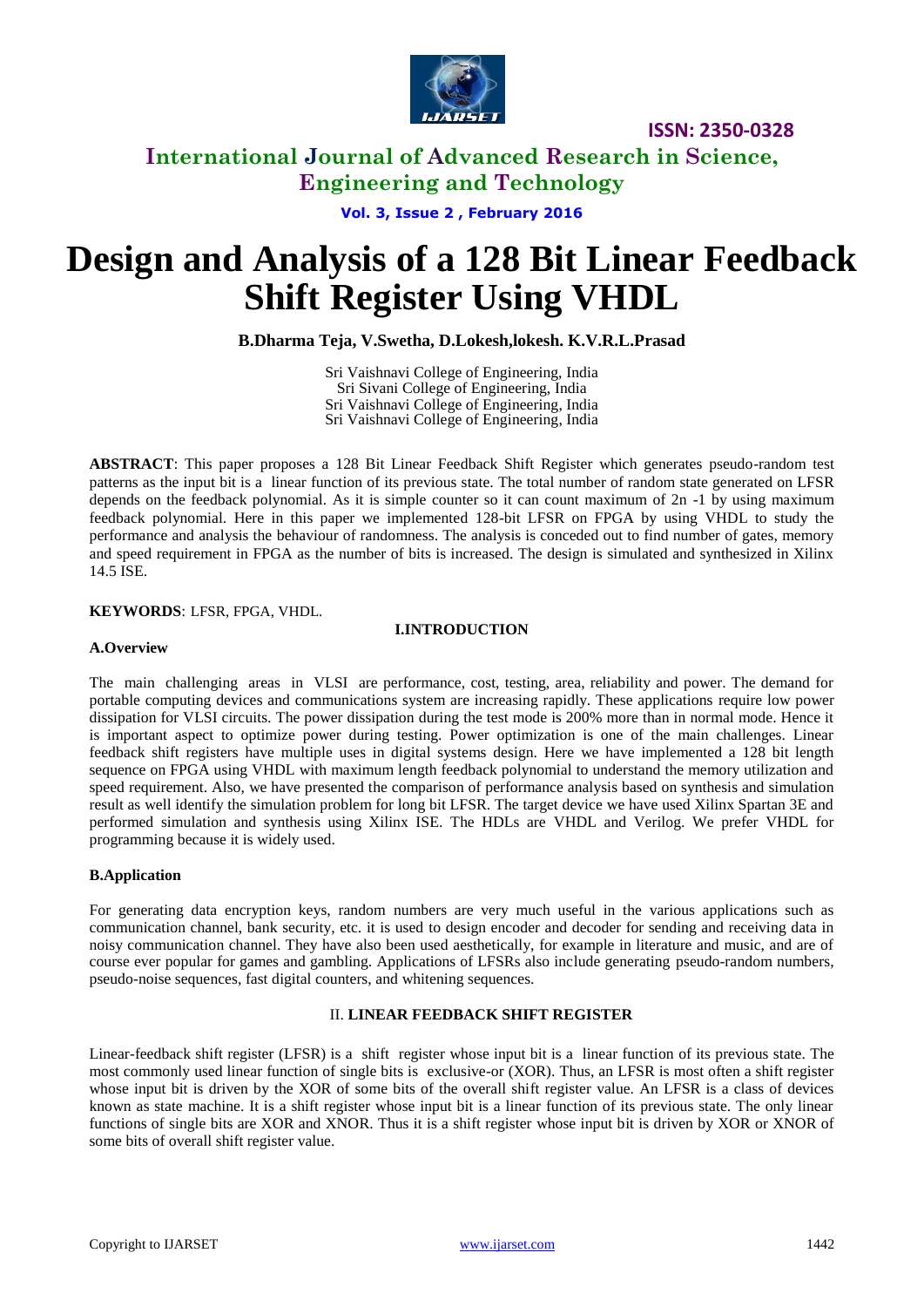

**International Journal of Advanced Research in Science, Engineering and Technology**

**ISSN: 2350-0328**

**Vol. 3, Issue 2 , February 2016**

## **A. Theory of Operation**

Feedback around an LFSR's shift register comes from a selection of points (taps) in the register chain and constitutes XORing these taps to provide tap(s) back into the register. Register bits that do not need an input tap, operate as a standard shift register. It is this feedback that causes the register to loop through repetitive sequences of pseudo-random value. The choice of taps determines how many values there are in a given sequence before the sequence repeats. The implemented LFSR uses a one-to-many structure, rather than a many-to-one structure, since this structure always has the shortest clock-to-clock delay path.

Pseudo random number sequence generator is generated in VHDL according to the following circuit in Figure 1 based on the concept of shift register.



The bits in the LFSR state which influence the input are called taps. A maximum-length LFSR produces an msequence (i.e. it cycles through all possible 2n -1 state within the shift register except the state where all bits are zero), unless it contains all zeros, in which case it will never change. The sequence of numbers generated by this method is random. The period of the sequence is (2n - 1), where n is the number of shift registers used in the design.

## **B.Types of LFSR**

There are two conventional forms of LFSR designs:

a) **Standard LFSR:** Figure 2 shows an n-stage standard LFSR. It consists of n flip-flops and a number of XOR gates. Since XOR gates are placed on the external feedback path, the standard LFSR is also referred to as an external-XOR LFSR.





**b) Modular LFSR:** Similarly, an *n*-stage modular LFSR with each XOR gate placed between two adjacent flip-flops, as shown in Figure 3, is referred to as an **internal-XOR LFSR.** This circuit runs faster than its corresponding standard LFSR, because each stage introduces at most one XOR-gate delay.



Figure 3 An *n*-stage (internal-XOR) Modular LFSR

Despite of different state trajectories, both structures are capable of generating an m-sequence for each stage output.

#### **C.Types of LFSR depending on data length**

**a) 8-bit LFSR:** 8-bit LFSR with maximum length feedback polynomial  $X^8 + X^6 + X^5 + X^4 + 1$  generates  $2^8 - 1 = 255$ random outputs, which is verified from the simulation waveform. The circuit diagram for 8-bit LFSR with maximum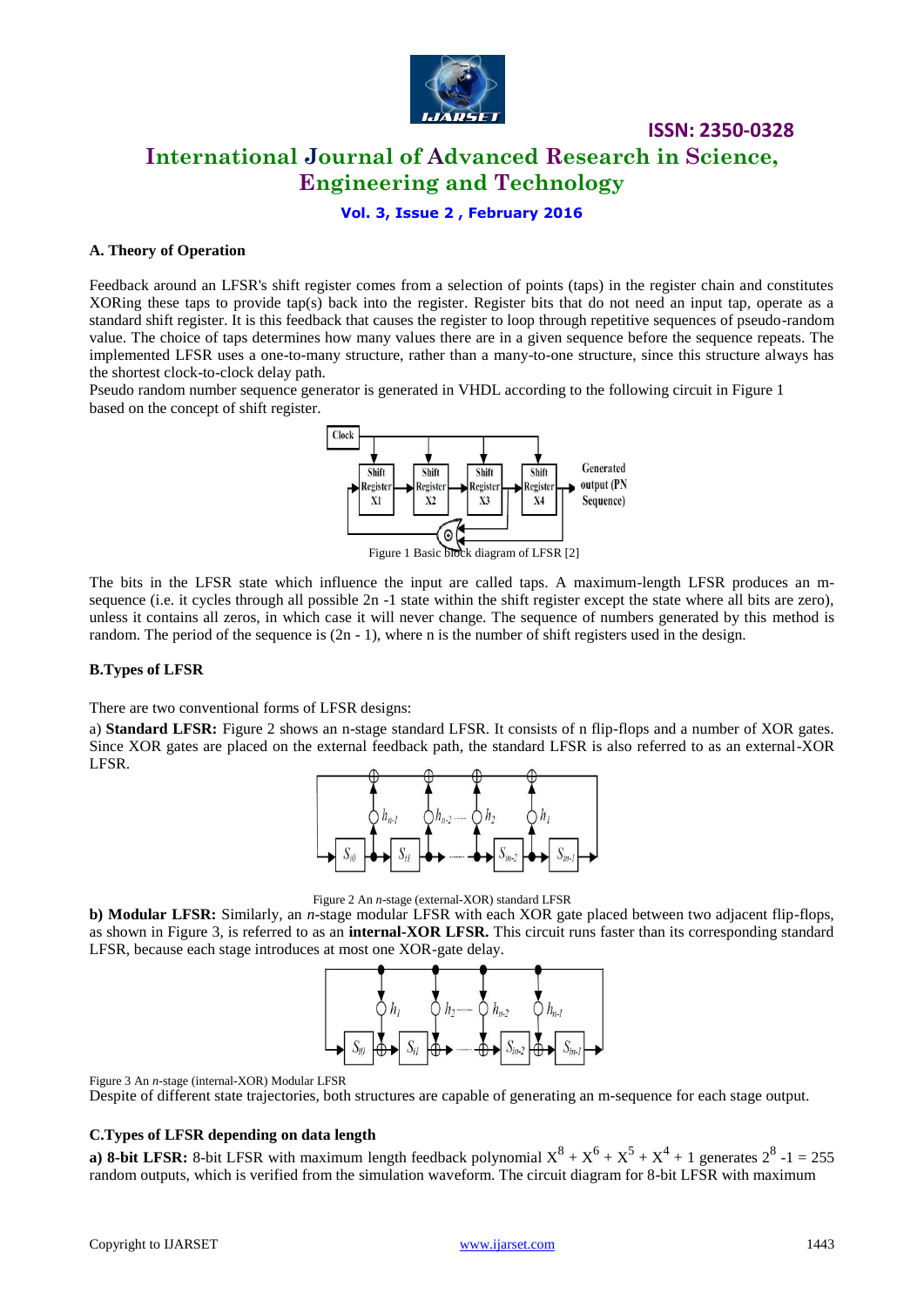

**International Journal of Advanced Research in Science, Engineering and Technology**

# **Vol. 3, Issue 2 , February 2016**

length polynomial is shown in Figure 4.



Figure 4 Circuit Diagram of 8- Bit LFSR with maximum length Feedback Polynomial  $X^8 + X^6 + X^5 + X^4 + 1$ 

**b**) **16-Bit LFSR:** 16-bit LFSR with maximum length feedback polynomial  $X^{16} + X^{14} + X^{13}$  $X^{11}$  + 1 generates  $2^{16}$  -1 = 65535 random outputs, which is verified from the simulation waveform.

The circuit diagram for 16-bit LFSR with maximum length polynomial is shown in Figure 5



Figure 5 Circuit Diagram of 16- Bit LFSR with maximum length Feedback Polynomial  $X^{16} + X^{14} + X^{13} + X^{11} + 1$ 

**c) 32-bit LFSR:** 32-bit LFSR with maximum length feedback polynomial  $X^{32} + X^{22} + X^2 + X^1 + 1$  for which  $2^{32}$  -1 = 429, 49, 67,295 random outputs. The circuit diagram for 32-bit LFSR with maximum length polynomial is shown in Figure 6.



Figure 6 Circuit Diagram of 32- Bit LFSR for maximum length Feedback Polynomial  $X^{32} + X^{22} + X^2 + X^1 + 1$ 

**d) 128-bit LFSR:** 128-bit LFSR with maximum length feedback polynomial  $X^{128} + X^{127} + X^{126} + X^{121} + 1$  for which  $2^{128}$  -1 = 429, 49, 67,295 random outputs. The circuit diagram for 128-bit LFSR with maximum length polynomial is shown in Figure 7.



Figure 7 Circuit Diagram of 128- Bit LFSR for maximum length Feedback Polynomial  $X^{128} + X^{127} + X^{126} + X^{121} + 1$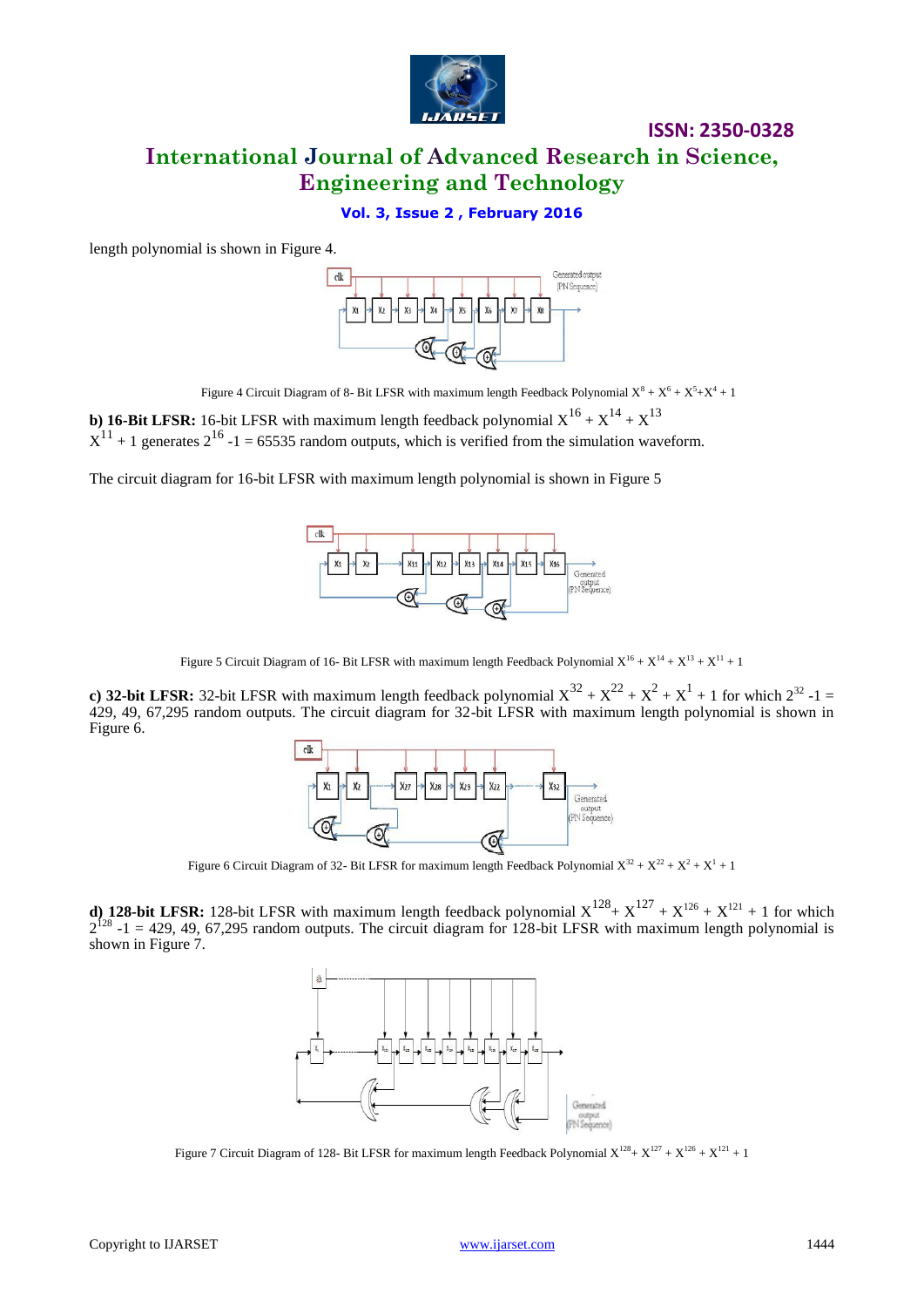

# **International Journal of Advanced Research in Science, Engineering and Technology**

**Vol. 3, Issue 2 , February 2016**

#### **D.Comparison between 32,64,128 bit LFSR**

The synthesis and simulation for 32,64,128 bit LFSR by using maximum length feedback polynomial are given in Table 1. From the table we can find the total memory usage and simulation time of different length LFSR.

| PERFORMANCE                             | 32 BIT        | 64 BIT                         | 128 BIT<br>340,282,366.9x1039<br>74 |  |  |
|-----------------------------------------|---------------|--------------------------------|-------------------------------------|--|--|
| Total No of Random<br>States Generating | 429,49,67,295 | 18,446,744.07x10 <sup>12</sup> |                                     |  |  |
| No of slices                            | 18            | 37                             |                                     |  |  |
| No of slice Flip Flops                  | 32            | 64                             | 128                                 |  |  |
| No of 4Input LUTs                       |               |                                |                                     |  |  |
| No of bounded IOBs                      | 33            | 65                             | 129                                 |  |  |
| No of GCLKs                             |               |                                |                                     |  |  |
| Total memory Usage                      | 185904 Kb     | 185904 Kb                      | 185904 Kb                           |  |  |

Table 1. Comparison between 32,64 and 128 bit LFSR depending on the performance

The memory utilization is found to be same for all three LFSR. **Optimum Tap Points** 

The choice of which taps to use determines how many values are included in a sequence of pseudo-random values before the sequence is repeated. Certain tap settings yield the maximal length sequences of  $(2^N-1)$ .







Figure 7 RTL Schematic of the System Design Figure 8 Simulation Results of Test Generator

| <b>Download</b>                                    | ᅩ |                                                                                                                           |                                 |                                   |             |                              |                        |              |            |  |
|----------------------------------------------------|---|---------------------------------------------------------------------------------------------------------------------------|---------------------------------|-----------------------------------|-------------|------------------------------|------------------------|--------------|------------|--|
| <b>Summary</b><br><b>DCB Properties</b>            |   | <b>Ifse Project Status (07/04/2015 - 15/03/20)</b><br><b>Parser Freers:</b>                                               |                                 |                                   |             | No Emprs                     |                        |              |            |  |
| Mock de Level Litilization.                        |   | <b>Project Files</b>                                                                                                      | <b>Tracculon</b>                |                                   |             |                              |                        |              |            |  |
| Timing Construsints                                |   | Module Name:                                                                                                              | <b>IF</b> sor                   |                                   |             | <b>Implementation State:</b> |                        |              | Translated |  |
| Pinout Report                                      |   | <b>Target Device:</b>                                                                                                     | xc3s500e-4fg320                 |                                   |             | *Frenes:                     |                        | No Exeps:    |            |  |
| Clock Report                                       |   | <b>Product Version:</b>                                                                                                   | ISE 14.5                        |                                   |             | · Warnings:                  |                        | No Warnings  |            |  |
| Static Timing                                      |   | Design Goalt                                                                                                              | Ralanced                        |                                   |             | *Routing Results:            |                        |              |            |  |
| and Warnings<br>Parser Messages                    |   | <b>Design Strategy:</b>                                                                                                   | <b>Stime Default (uniteded)</b> |                                   |             | . Timing Constraints:        |                        |              |            |  |
| Synthesis Messages<br>Translation Messages         |   | <b>Environment:</b>                                                                                                       | System Settings                 |                                   |             | *Final Timing Score:         |                        |              |            |  |
| Map Messages                                       |   |                                                                                                                           |                                 |                                   |             |                              |                        |              |            |  |
| Place and Route Messages                           |   |                                                                                                                           |                                 |                                   |             |                              |                        |              | $F-1$      |  |
| Timing Messages                                    |   | <b>Device Utilization Summary (estimated values)</b><br><b>Life discussibilities</b><br><b>Electric</b><br>Are called de- |                                 |                                   |             |                              |                        |              |            |  |
| <b>Biltgen Messages</b>                            |   | <b>Logic Utilization</b>                                                                                                  |                                 |                                   |             |                              |                        |              |            |  |
| All Einplementation Messag<br>ed Reports           |   | Number of Sices                                                                                                           |                                 |                                   | 74          |                              | <b>ANGELON</b>         |              | 176        |  |
| Synthesis Report                                   |   | Number of Slice Filip Flops                                                                                               |                                 |                                   | 128<br>9312 |                              |                        | 176          |            |  |
| Translation Report                                 |   | Number of 4 input LUTs                                                                                                    |                                 |                                   | 9312<br>1   |                              |                        | <b>DNG</b>   |            |  |
| <b>Map Report</b>                                  |   |                                                                                                                           |                                 |                                   |             |                              |                        |              |            |  |
| Place and Route Report                             |   |                                                                                                                           | Number of banded DOBs           |                                   | 129         | 232                          |                        | <b>SENG</b>  |            |  |
| Post-PAR Static Timing Re                          |   | Number of GO Ks                                                                                                           |                                 |                                   | 24<br>1     |                              | 4%                     |              |            |  |
| Power Report                                       |   |                                                                                                                           |                                 |                                   |             |                              |                        |              |            |  |
| <b>Bitgen Report</b>                               |   |                                                                                                                           |                                 |                                   |             |                              |                        |              |            |  |
| dary Reports                                       |   |                                                                                                                           |                                 | <b>Detailed Reports</b>           |             |                              |                        |              | $F-1$      |  |
| spections:                                         |   | <b>Report Name</b>                                                                                                        |                                 | <b>Status Generated</b>           |             |                              | <b>Errors Warnings</b> | <b>Infos</b> |            |  |
| nable Message Piltering<br>lesign Summary Contents |   | <b>Synthesis Report</b>                                                                                                   |                                 | Current Sat 3ul 4 15 03 14 2015 0 |             | a.                           |                        | iO.          |            |  |
| haw Clack Renart                                   |   | <b>Translation Report</b>                                                                                                 |                                 | Current Sat 3d 4 15 03 20 2015 0  |             |                              | io                     | n            |            |  |
| how Falling Constraints                            |   |                                                                                                                           |                                 |                                   |             |                              |                        |              |            |  |

Figure 9 Synthesis Results